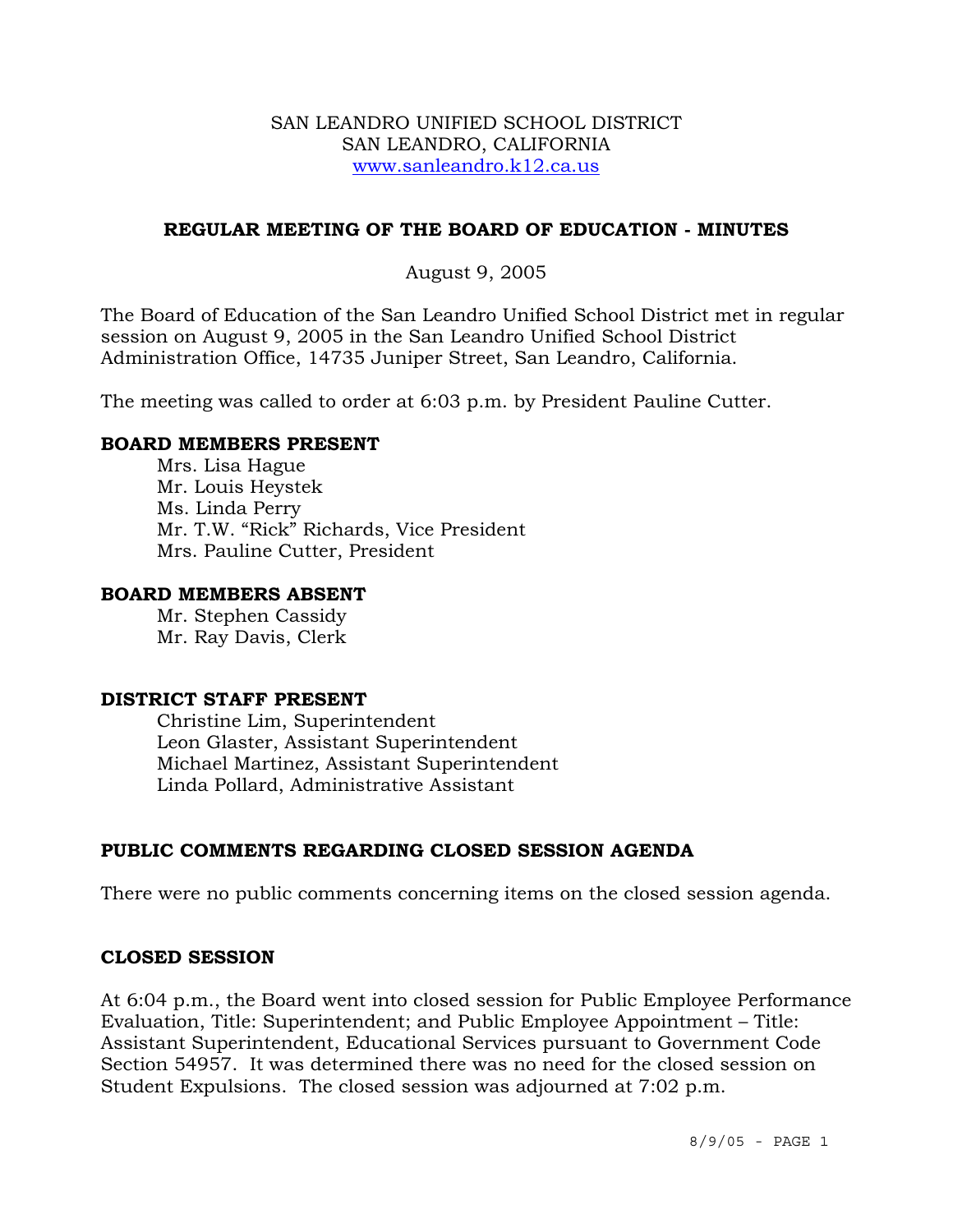The Board returned to open session at 7:03 p.m. with the Pledge of Allegiance to the Flag. President Cutter said the Board had been in closed session and on a motion made by Mrs. Hague and seconded by Ms. Perry, the Board appointed Cindy Cathey as Assistant Superintendent of Educational Services by a vote of 5-0. Trustees Cassidy and Davis were absent.

President Cutter noted that Trustee Heystek left at 7:02 due of illness.

# **APPROVAL OF AGENDA**

On a motion made by Ms. Perry and seconded by Mr. Richards, the Board approved the agenda for the regular meeting of August 9, 2005 by a 4-0 vote. Trustees Cassidy, Davis, and Heystek were absent.

# **PRESENTATIONS**

• Assistant Superintendent Leon Glaster, and Business Manager Bruce Colby presented an overview of the Governors Budget – 2005/05 as presented at the School Services of California School Finance Management Conference. He passed out copies of the CD-ROM of the conference to the Board containing the materials presented including user friendly budget software.

 Mr. Glaster indicated that the budget information presented by staff a few months ago, following the May Revise, had basically remained the same. Areas highlighted and the impact on the District included:

- The Broken "Deal"– if the "Deal" had been honored in 2004-05 the District would have received \$268 per ADA with an addition of \$179 per ADA for 2005-06
- Mandated Cost the state continues to defer payment on state mandates
- Revenue Limit while the COLA remained the same from the original adopted budget, there was a deficit reduction change of 1.22% which brings in approximately \$100,000 more for the District with about half going to the District and the remaining going towards the final 3.8% cost-of-living increases for employees, in addition to any automatic raises.
- Special Education Update additional "one-time" funding covering the increases in salaries, transportation, and additional classes
- AB825 The Block Grant Program becomes operational this year with no changes
- Instructional Material funding levels at or above the levels as before to pay for our textbook adoptions
- Categorical and Federal programs- a slight increase in Title I, Title II, and IDEA. Mr. Colby added that the only issue with the federal programs is that they don't get the same COLA as the state so that when we earn high COLA years in the state and are given the increases we don't get compensation increases in the federal program funds which reduces the overall funds that are available for those programs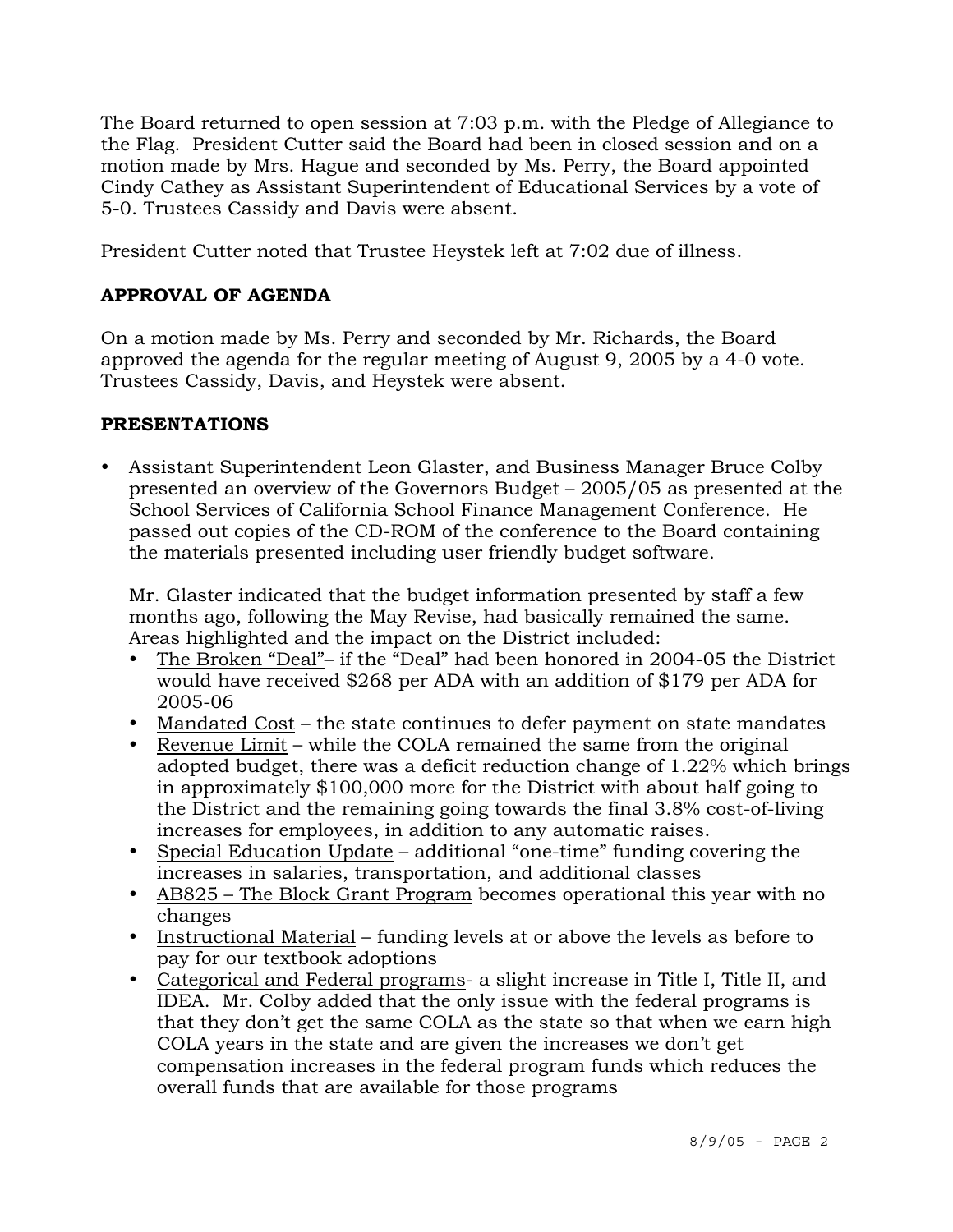- Facilities Programs Routine Restricted Maintenance is fully funded and requires that 3% of the General Fund go to the Routine Restricted Maintenance Program
- Deferred Maintenance deferred maintenance is used as a supplement to the District's capital facilities, bond, and grant programs
- y Williams Lawsuit funding to be determined; however, overall, Mr. Colby felt that the District was in good shape facilities wise, and didn't see any major emergencies
- AB 2756 Facilities Oversight Mr. Glaster said that the new laws are extremely stringent on what the District can and cannot do and staff would be watching this very closely
- Declining Enrollment it is estimated that  $42\%$  of school districts are currently experiencing some level of declining enrollment. Mr. Colby explained that in light of the decline in enrollment at Garfield Elementary, the District is hoping that this is not indicative of the rest of the District, but would be keeping a careful eye on the other sites as they open up school
- The State Budget Outlook "Be prepared for Volatility in the Budget."

Mrs. Cutter asked if the student numbers for special education were about the same. Special Education Director Deirdre Lasher said that the numbers were slightly up at the end of last year and that was reflected in the budget. With regards to the California High School Exit Exam (CAHSEE) funding, Mr. Colby explained that while there may not be a lot of money, CAHSEE funding would focus on juniors and seniors who have not passed at least one of the two CAHSEE sections. In the area of the Williams Lawsuit funding, Mr. Glaster said that it was non-competitive, non-matching funding, based on our Decile 1-3 schools, with schools needing to apply, adding that the Office of Public School Construction was in the process of developing the formula bases.

Mrs. Hague asked for an explanation on how the instructional material (IM) flexibility had changed with regards to special latitude. Ms. Wong, Director of Curriculum, said that IM funds are basically for standards-based materials that the state allows you to purchase; supplemental materials come out of another fund. Mr. Colby added that while it is not really a change, the state is giving you a broader use of the fund, in that once you have met certain criteria and have all of your state-adopted texts, then districts have some spending flexibility for teacher training and non standardized instructional material. She also wanted to know if it would help in the area of teacher training in AB 466. Ms. Wong said if money was available; however next year most of the money would be spent on the K-12 history/social science adoption.

Ms. Perry commented that "onetime money", if received, is always late in the process and suggested being very cautious particularly around special education due to the rising population and increased transportation costs.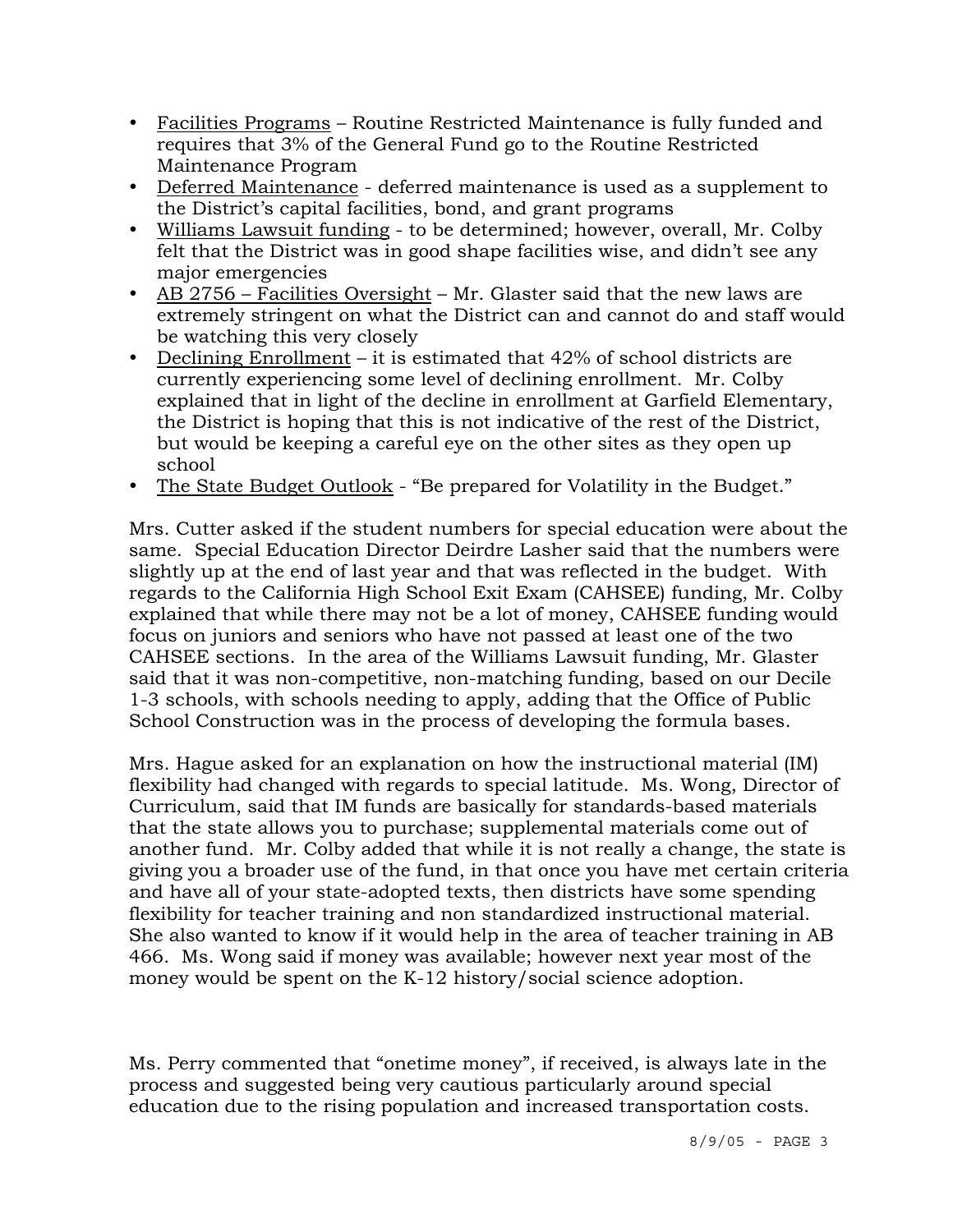Mr. Richards appreciated staff "keeping on top" of this as this will be a very critical year for our District.

Mrs. Cutter appreciated the Finance Committee reviewing the update prior to the presentation.

The Board thanked staff for the presentation.

## **PUBLIC TESTIMONY ON NON-AGENDA ITEMS**

• Jim Athey addressed the Board regarding the location of the Adult School at John Muir Middle School and how disappointed he was that the residents of that area were not consulted or kept abreast of the process, which he feels will add more traffic to that area.

 Responding to Mr. Athey, Ms. Perry said that she had forwarded his information to the Superintendent and Assistant Superintendent Leon Glaster. The Superintendent said that after the Facilities Committee met on August 11, she would call him regarding meeting with the Adult School principal, and District staff.

## **REPORTS**

- 1) Correspondence Clerk Davis was absent, so there was no report.
- 2) Superintendent's Report Superintendent Chris Lim recalled telling Cindy Cathey, newly appointed Assistant Superintendent of Educational Services, two years ago as she was embarking on a new position outside the District, "I believe and I hope that our paths will cross again" and how, almost two years later to the month, very pleased she was that Ms. Cathey would be returning to the District.
	- (1) Ms. Lim reviewed a draft of the 2005-06 Family Residence Verification Procedures, and forms that would be sent out to all principals and office managers (who would be attending a training on August 19), stating that the District was not changing any major residency verification procedures only enforcing inconsistencies in the procedures. She briefly highlighted revisions to the procedures and forms which included: the District would no longer be accepting conditional enrollments; two new forms were created: a Family Residence Verification Appeal form for those parents/legal guardians who cannot immediately provide documentation proving residency, and a Landlord Statement for landlords to sign, under penalty of perjury for those parents/legal guardians who cannot provide a rental agreement.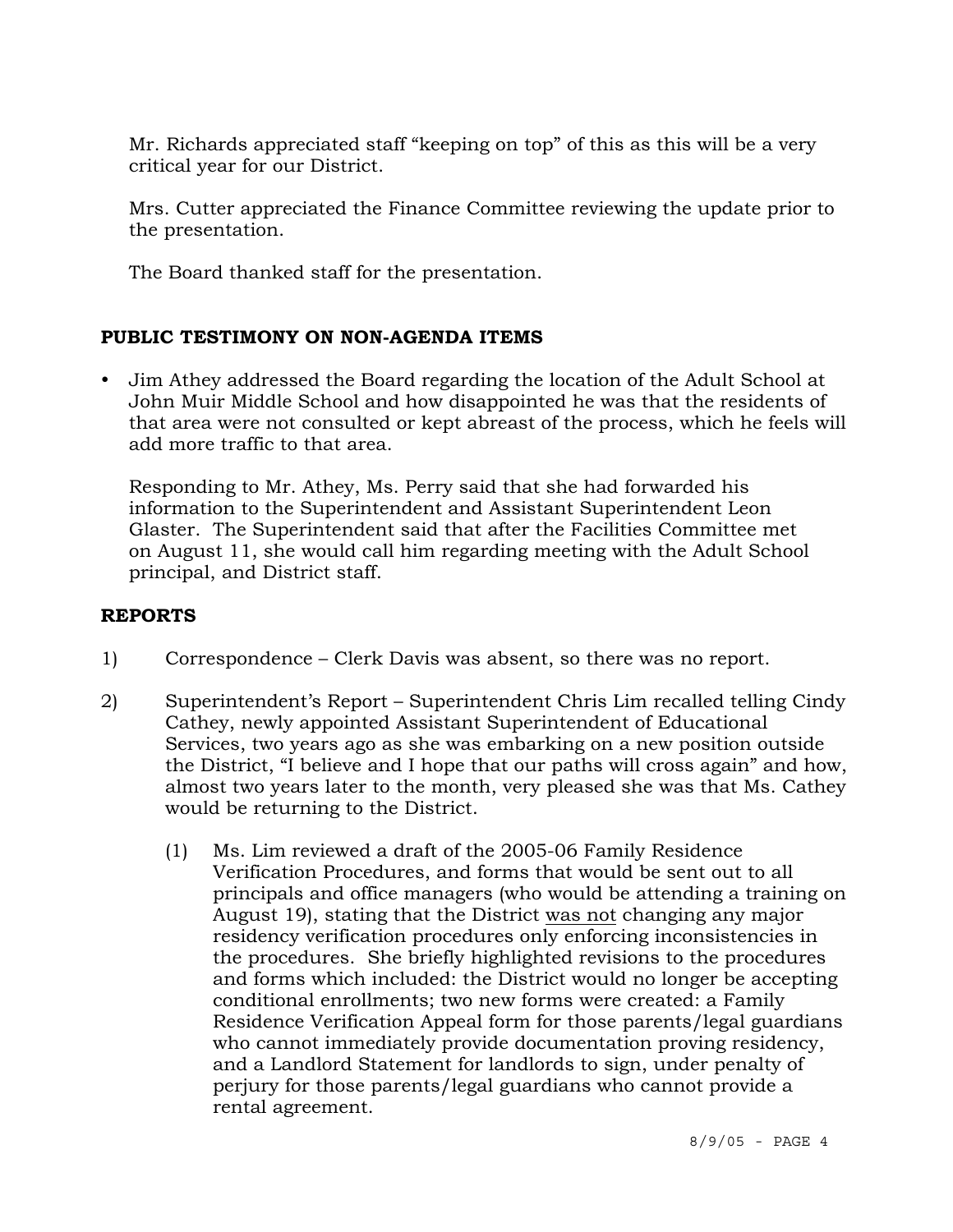Ms. Lim said that she would be presenting this packet to the District Support Team for their feedback before going to press.

- (2) New Blue Ribbon Attendance Slogans: She passed out ballots to the Board so that they could select their favorite slogan, adding that Garfield principal Jan Huls has arranged for an airplane to fly overhead at the three Back-to-School nights with the slogan. Ms. Lim said that she was writing an article for the San Leandro Times and a letter to parents announcing this program so that they were mindful of the importance of keeping our attendance up. Currently the District is funding the schools at approximately a 95% ADA level with the goal of raising it to 97%, adding that the new Muir principal, Belen Magers participated in a similar program in Newark and their ADA level reached 98%.
- (3) Superintendent Lim asked the Board for their availability to having a Special Board meeting this Thursday, to take action regarding portables for the high school; and also to consider rescheduling the October 4 Board meeting (which is on Rosh Hashanha)

 Following the report it was the consensus of Trustees Cutter, Hague, Perry, Richards to schedule the Special Board meeting on Thursday, August 11 at 11:00 a.m.

 President Cutter said the Board would discuss rescheduling the October 4 meeting during Board member comments.

- 3) Board Committee Reports
	- Communication Ms. Perry reported Trustee Cassidy and she met on July 25, continuing to iron out the communications timeline. They are looking to distribute a newsletter to the community focusing on Measure A and other issues. Ms. Perry requested that the Board forward to the Superintendent any names of community people who would be interested in being interviewed and featured in the newsletter and any Back-to-School type stories that the press might be interested in printing. The next meeting will be on August 16 to further look at the overall communications plan, and then meet on Sept. 6 to preview the plan before presenting it to the Board on Sept. 7.

 Mrs. Cutter asked when the District would be conducting a community survey. Ms. Perry said that it was Brad Senden's recommendation to wait until after the Special election in November and before Thanksgiving.

• Finance – Mr. Richards reported that the committee met on August 8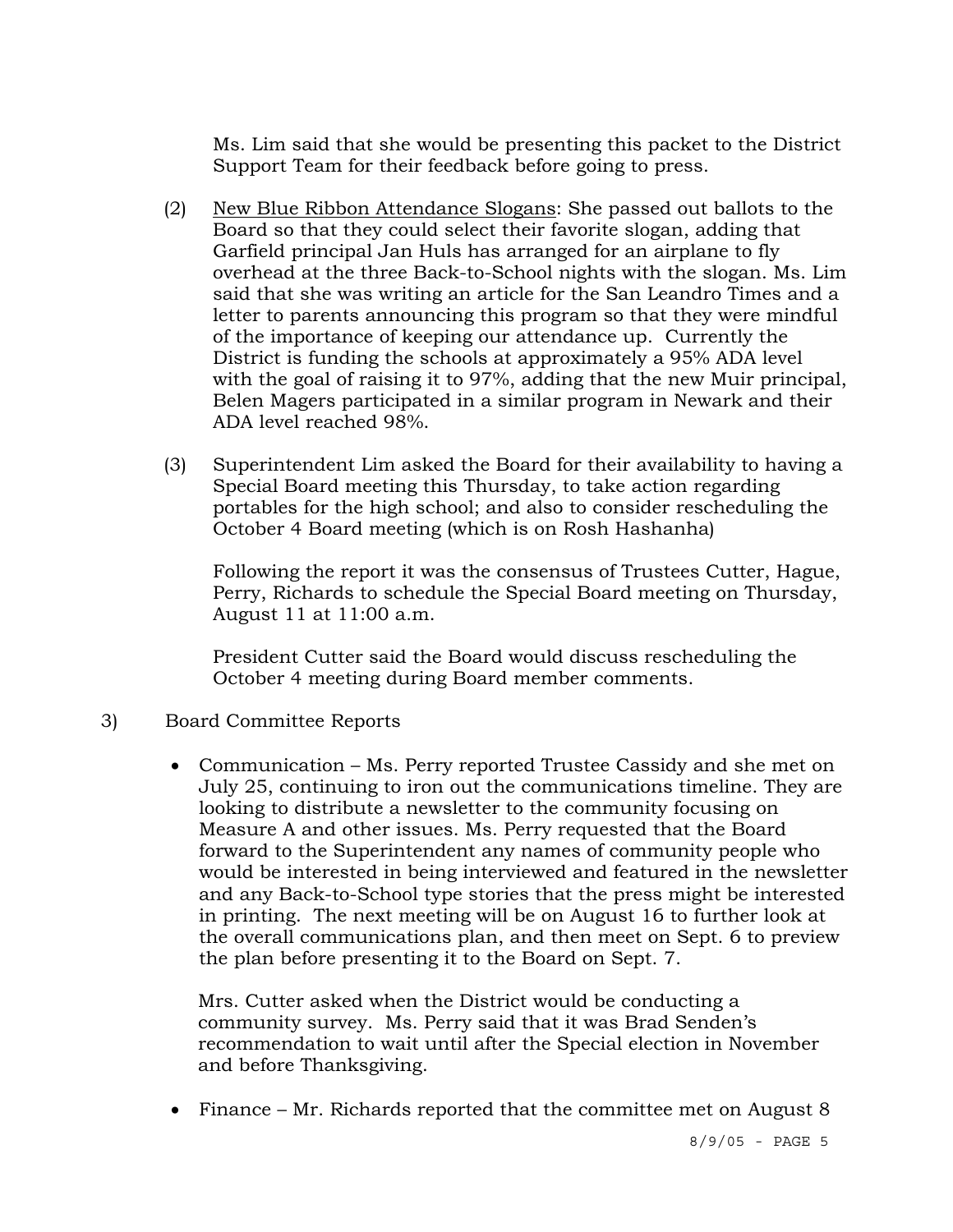and discussed the updated budget which was presented tonight and reviewed the use of facilities rates. He said that the use of facilities rates issue will be referred to the Facilities/Technology Committee for their review and recommendation.

- 7) Board Representatives' Reports
	- Eden Area Regional Occupational Program Mr. Richards reported that they met on August 4 and discussed and approved the goals for ROP; received a budget update; discussed ADA; did a first reading for a change of policy for nepotism; and approved a contract with Indoor Environmental Services for energy conservation measures which will save about twenty-two percent on their PGE. The Culinary class will be starting soon with completion of the new kitchen scheduled for sometime in September.

Mrs. Hague requested that Consent Item 3.3-C be pulled for clarification.

## **CONSENT ITEMS**

General Services

| $1.1-C$ | Approval of Board Minutes - July 6, 2005 |  |
|---------|------------------------------------------|--|
|         |                                          |  |

1.2-C Approval of Board Minute – July 20, 2005

## Human Resources

2.1-C Acceptance of Personnel Report

Educational Services

- 3.1-C Acceptance of Donations
- 3.2-C Non-Public School Contracts
- 3.4-C Recommendation for Readmission from Expulsion
- 3.5-C Recommendation for Termination of Expulsion
- 3.6-C Recommendation for Continuation of Expulsion

## Business, Operations and Facilities

4.1-C Bid Award for Remodel and Renovation of Library Media Center at Roosevelt Elementary School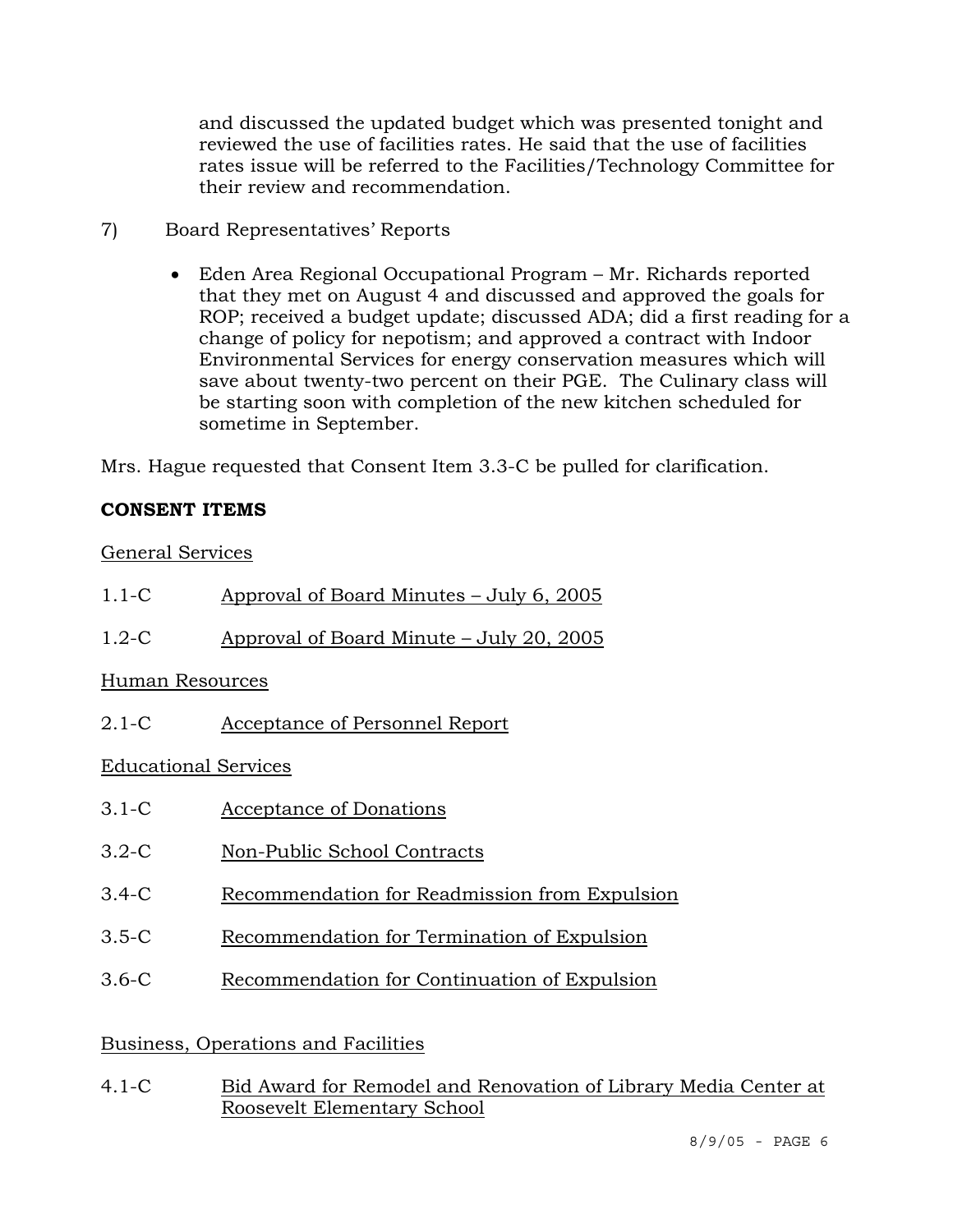| $4.2-C$ | Bid Award for Manufacture and Installation of Casework at Jefferson<br>Elementary School                   |
|---------|------------------------------------------------------------------------------------------------------------|
| $4.3-C$ | Notice of Completion – Health & Safety Retrofit Modernizations of Six<br>(6) Elementary Schools            |
| $4.4-C$ | Change Order #01, AMS.NET Madison Renovation and Technology<br>Project                                     |
| $4.5-C$ | Change Order #02, Site Improvements to John Muir Middle School                                             |
| $4.6-C$ | New Bank Account for Food Services Department, Installation of<br>Safes at Sites and Cash Receipts Pickups |

On a motion made by Ms. Perry and seconded by Mr. Richards, the Board approved the remaining consent items by a 4-0 vote. Trustees Cassidy, Davis, and Heystek were absent.

## Educational Services

3.3-C Outdated Instructional Materials

Debbie Wong, Director of Curriculum, clarified for Mrs. Hague that after Board approval, the discarded materials would be sent to the warehouse where community/charitable organizations, such as Book for the Barrios, are welcome to take the materials and anything not taken will be discarded.

On a motion made by Mrs. Hague and seconded by Mr. Richards, the Board approved to discard outdated adopted primary and supplemental instructional materials and non-adopted publisher materials by a 4-0 vote. Trustees Cassidy, Davis, and Heystek were absent.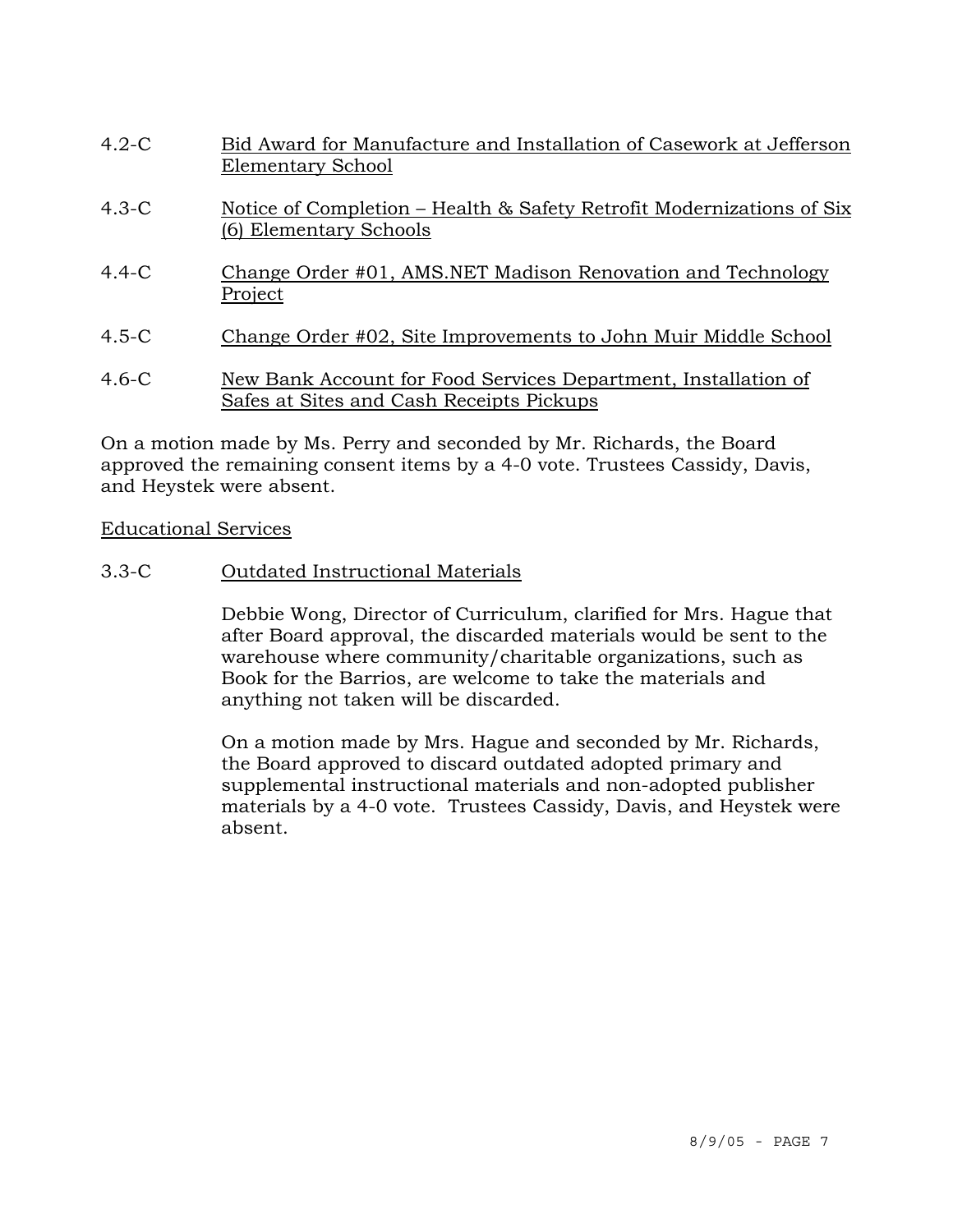### **CONFERENCE ITEMS**

#### Human Resources

2.1-CF Food Services Supervisor Position and Reclassification of Account **Technician** 

> The Board discussed and considered approving the Food Services Supervisor position and the reclassification of the Account Technician from a range 38 to 40.

Mr. Martinez, Assistant Superintendent of Human Resources explained that Food Services was requesting a change in the range for the Account Technician from a Range 38 to 40, as well as reorganization of the department to include a food services supervisor due to the dramatic increase in the number of students participating in the Food Services Program over the last five (5) years, needed additional support at the sites, and the "new duties over an extended period time" recommendation for the reclassification, had been met.

Mrs. Hague thought the cashless lines were a great addition to the program. She wanted to know if students would have an I.D. number. Director of Food Services Aulani Cler explained that the District had a computer accountability program, SNAP, where each child is given a bar code number (debit card) which is attached to their account, and those who are free and reduced are processed without any overt identification, adding that the cashless lines are set up to avoid fear that children face of coming forward to get something to eat when they come to school without money.

Mrs. Hague concurred that from personal experience it works very well, eliminating the stigmatism of being "on that list".

On a motion made by Mrs. Hague and seconded by Ms. Perry, the Board approved the elementary school Food Services Supervisor position and the reclassification of the Account Technician from a range 38 to 40 by a 4-0 vote. Trustees Cassidy, Davis and Heystek were absent.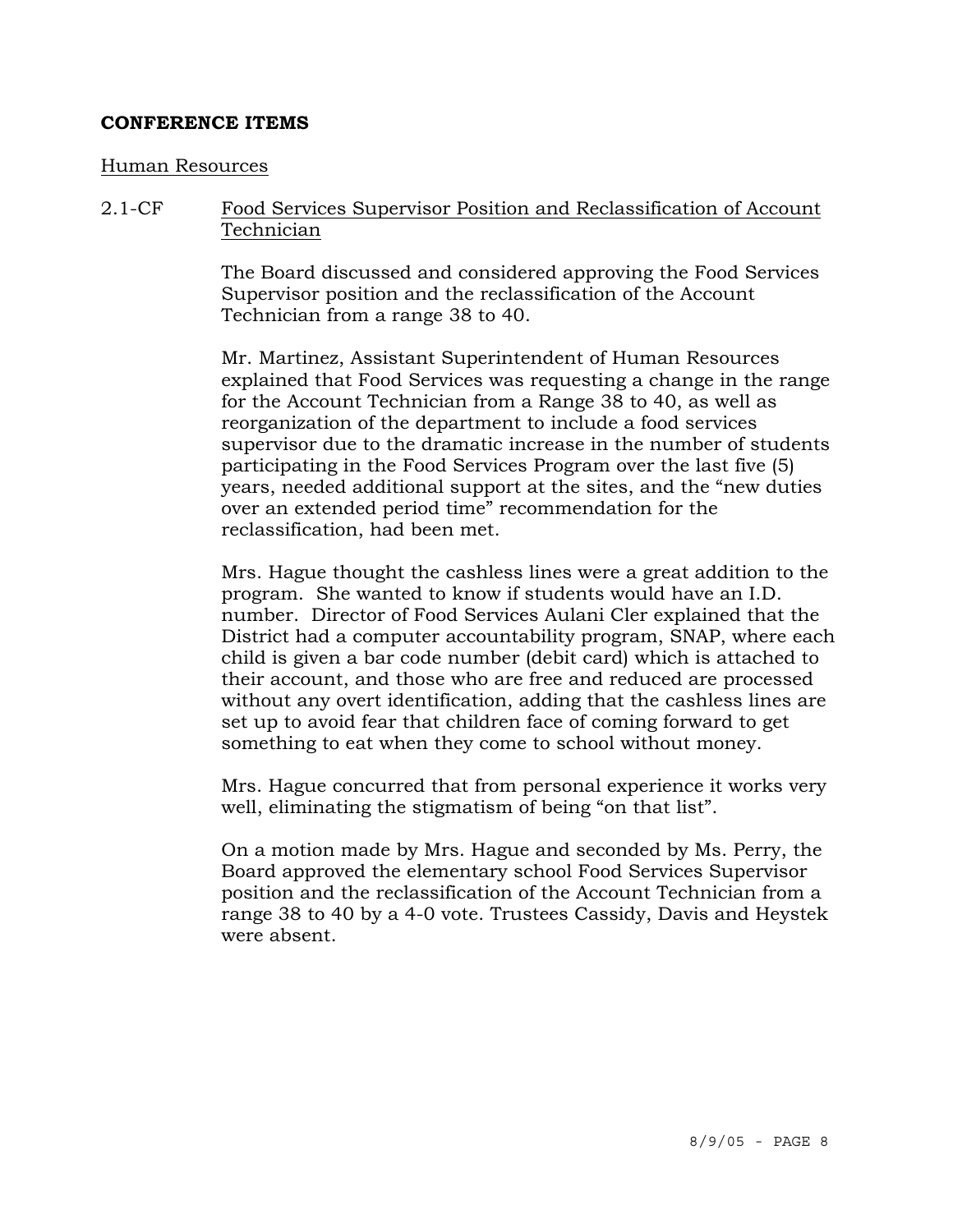## Business, Operations and Facilities

## 4.1-CF Williams Lawsuit Facilities Conditions Quarterly Report

The Board discussed and considered approving the Williams Lawsuit Facilities Conditions Quarterly Report from April – June 2005.

On a motion made by Ms. Perry and seconded by Mr. Richards, the Board approved the Williams Lawsuit Facilities Conditions Quarterly Report from April – June 2005 by a 4-0 vote. Trustees Cassidy, Davis, and Heystek were absent.

### **INFORMATION ITEMS**

### Business, Operations and Facilities

4.1-I Miscellaneous Receipts

Miscellaneous receipts in the amount of \$891,922.28 have been deposited in the Treasure of Alameda County.

### **ADDITIONAL SUGGESTIONS AND COMMENTS FROM BOARD MEMBERS**

- Mrs. Hague was very surprised to hear from a parent that Muir was going to have two early dismissals each week (Tuesday and Wednesday) this coming year. Childcare issues and the loss of instructional time (particularly in areas of math) as a result of this reconfiguration concerned her. After speaking with the Superintendent, she discovered that the District didn't have a policy addressing when changes in the instructional contact time are made the Board should be informed. She would like the Board to consider changing the policy to reflect that when those decisions happen, the Board is made aware. Superintendent Lim will follow up and report back to the Board.
- Ms. Perry enjoyed Garfield's first day of school and commended the principal and her staff for the well organized process and smooth opening of school.

 She attended the summer music concert at Bancroft; it was truly a "Disney spectacular".

 Ms Perry said that she alerted the Superintendent regarding a new change in federal law designating September 17 as Constitution Day. Districts will be required to have teachings about the U.C. Constitution on that day, adding that this year it falls on a Saturday so the District will need to decide when and how it will be addressed. This will also require a change in the ceremonies/observances policy.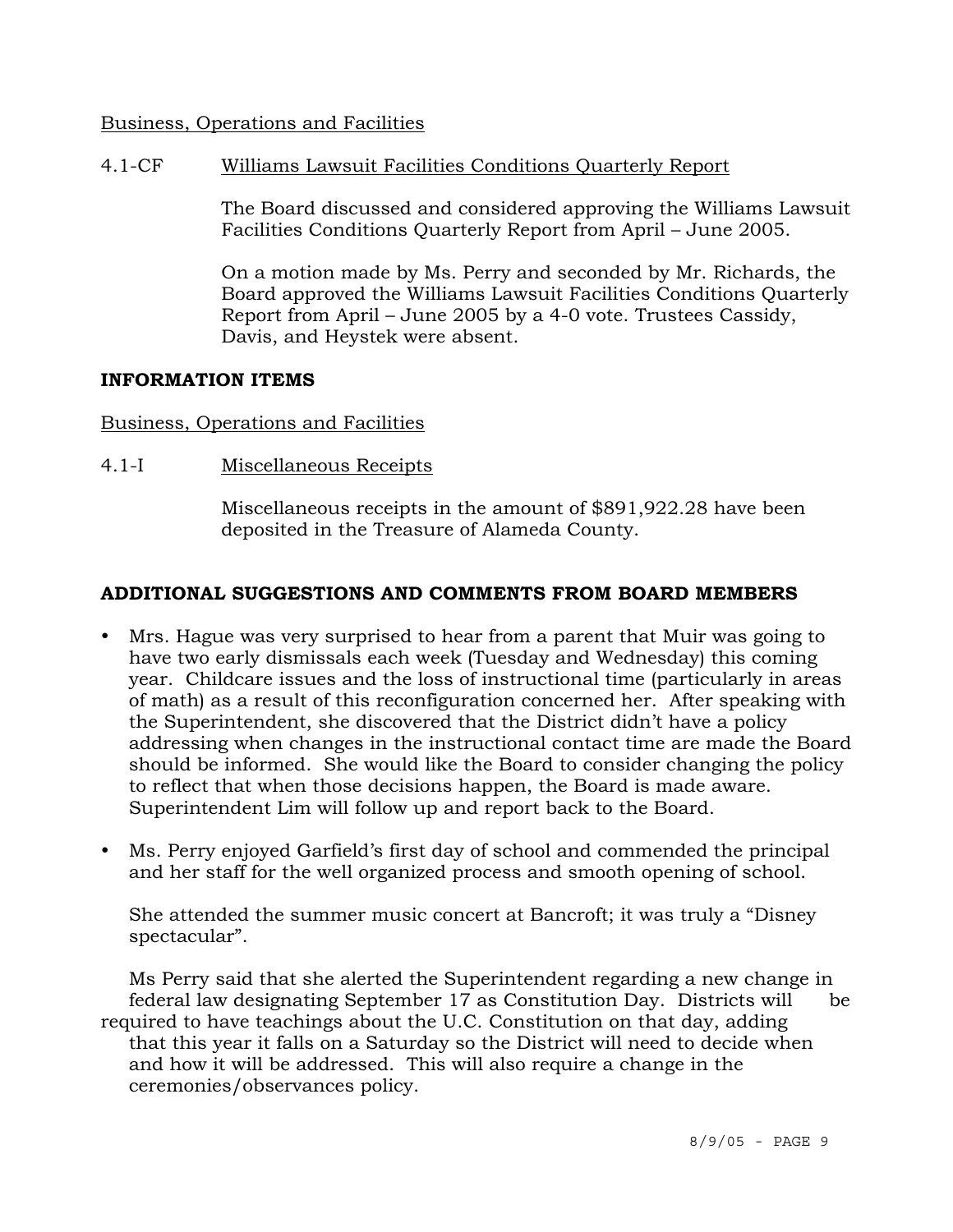Responding to Ms. Perry's question around the insufficiency of instructional materials hearing, Ms. Wong said that in addition to the visitation in early September at Garfield and Wilson for instructional materials, there would be another visitation for Garfield, Wilson and Washington regarding facilities.

 Trustee Richards and her participated in Johan Klehs' press conference last week. She had a copy of the press release if anyone was interested.

 Regarding concerns raised by the Muir neighborhood regarding construction and the location of the Adult School, Ms. Perry suggested scheduling a neighborhood meeting to review the decision-making process followed and to clarify any misconceptions they may have, reiterating the importance of keeping the residents informed regarding any future construction projects.

 Alameda County School Boards Association (ACSBA) is working on finalizing the programs; a joint dessert reception with Santa Clara School Boards is scheduled for Wednesday, Sept. 28; Teacher of the Year is November 3.

• Mr. Richards reported that due to Trustee Cassidy's request to be removed from the Finance Committee because of his time commitment to the Communication Committee, he will be working with the Board president to look for another alternate as Trustee Hague is now serving on the committee in the interim.

 Planning for the 2nd Annual "*Holidays with Lenny Williams*" is in full swing and will be December 8 at 7:00 p.m. in the San Leandro High School gym. He is currently receiving sponsorships with already approximately \$6600 in the bank. Ticket sales will begin the first of October. Each school site will be given a block of tickets to sell, with the money filtering back to the District Office where there would be a grant process for dispersing the funds after expenses. Responding to concerns raised by Trustees Cutter and Perry, Mr. Richards said that this year the concert would benefit the District's vocal and instrumental music programs, hoping to include all the performing arts next year, adding that Mr. Williams would like to make this an annual District event.

• Mrs. Cutter reiterated that residency verification would be required for all high school students but only "new students" at the elementary and middle school level. In an effort to avoid the chaos at the high school that arises on the first day of school when those students, who haven't picked up their schedule during the four registration days come to pick them up, she suggested placing a message on the automated phone system asking parents to try come in before the first day of school, and possibly having the Landlord Statement on the website so that parents could access and complete it prior to coming to the school as well as asking for volunteers to help with the process. With families with more than one child in the District filling out just one Family Residency Verification Form, Mrs. Cutter wanted to know how each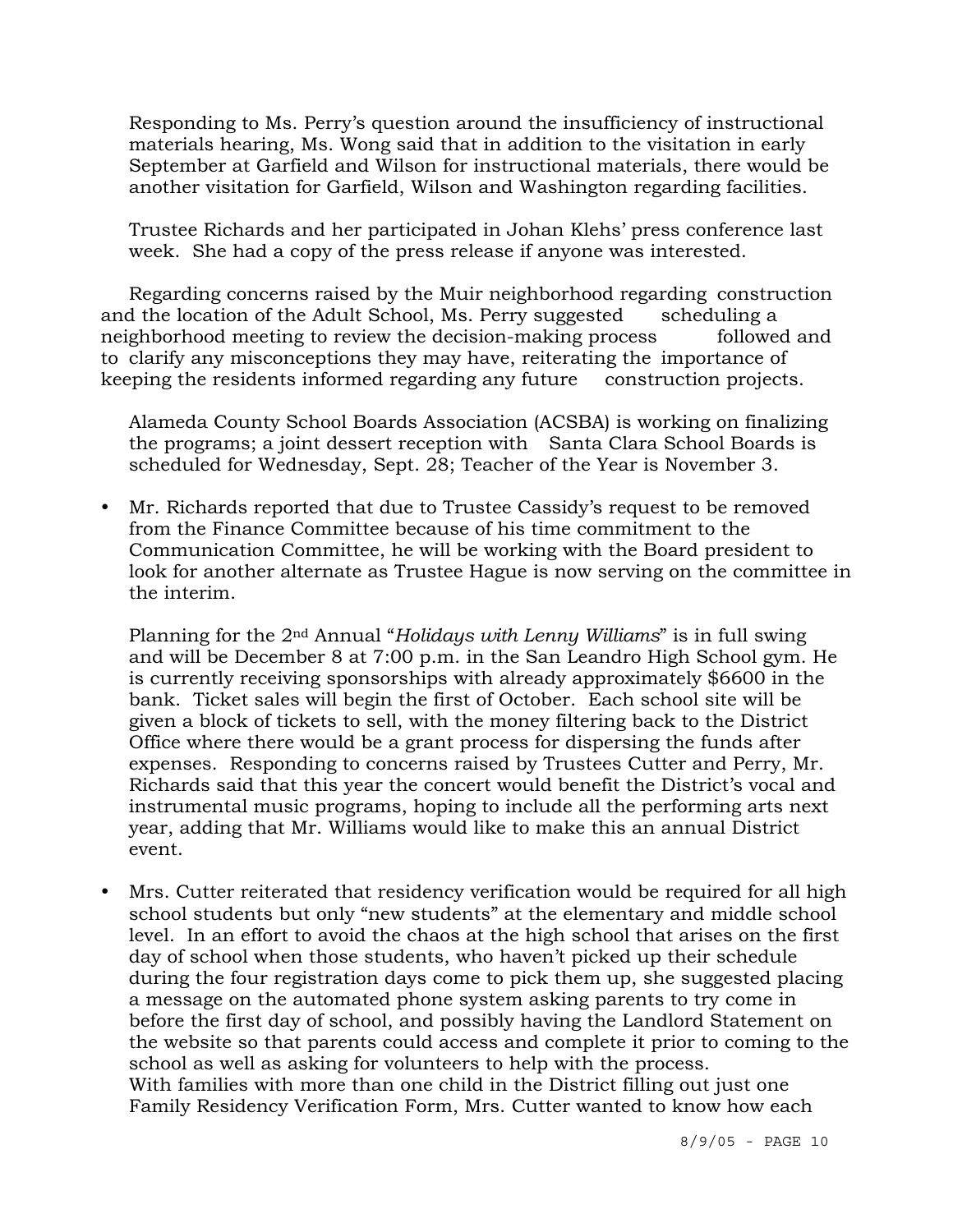school site would know if the form had already been completed. Superintendent Lim said lists of individual students and the information would be forwarded to the respective site.

The Board discussed the possibility of rescheduling the October 4 Board meeting to October 5 because of Rosh Hashanah.

President Cutter would prefer to meet on the scheduled October 4 date due to the confusion that arises for the community when the dates are changed from the regular 1st and 3rd Tuesdays.

The Superinendent noted that the City was planning on having the City Council meeting on Monday, October 3; noting that if the Board decided to meet on October 5, the City Council Chambers was available.

Trustees Perry and Richards thought that out of respect the Board meeting should be rescheduled for October 5 with the public meeting beginning at 7:30 p.m. to accommodate the end of the holiday at sundown.

President Cutter said that she would poll Trustees Cassidy, Davis and Heystek, who were absent, for consensus.